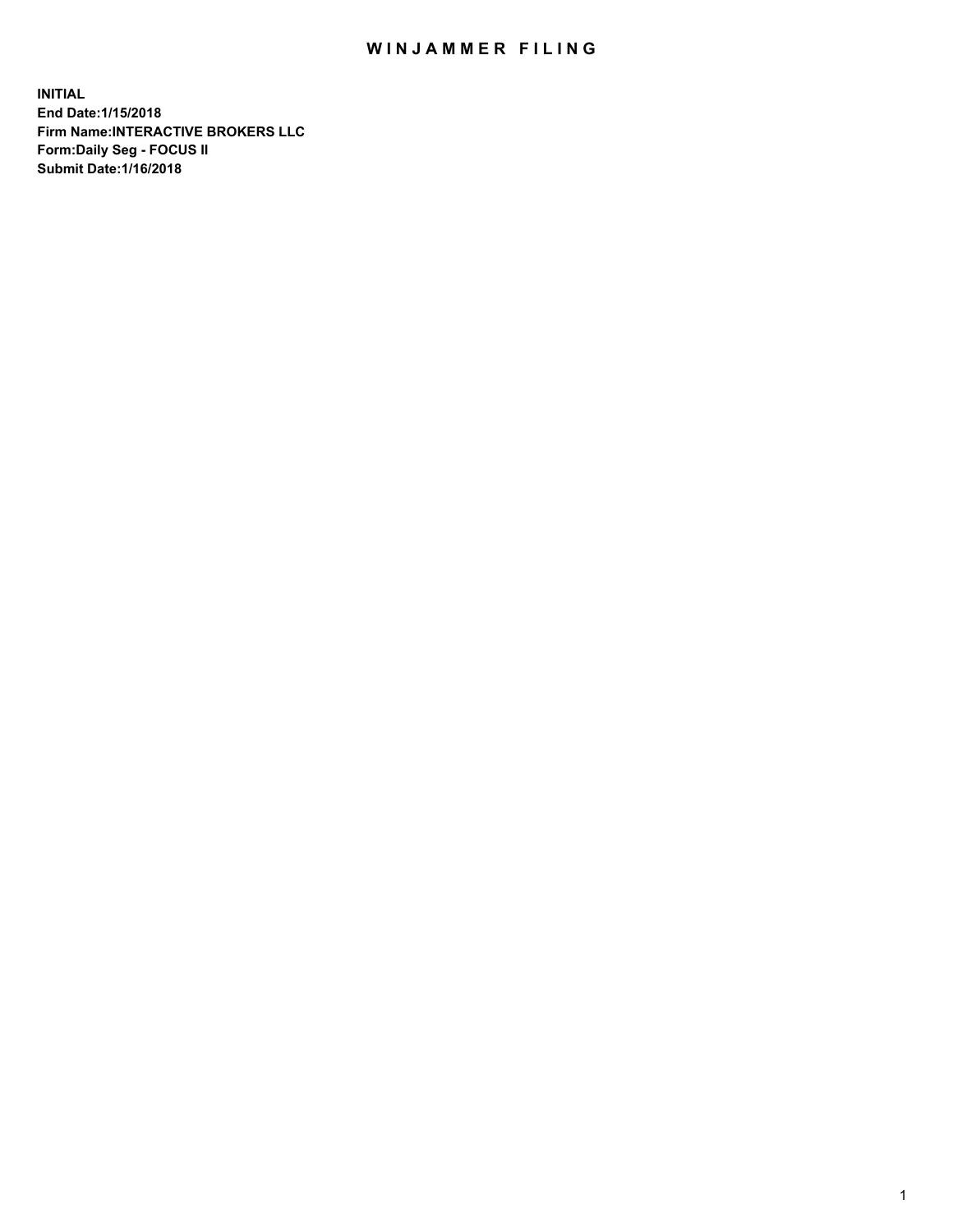## **INITIAL End Date:1/15/2018 Firm Name:INTERACTIVE BROKERS LLC Form:Daily Seg - FOCUS II Submit Date:1/16/2018 Daily Segregation - Cover Page**

| Name of Company<br><b>Contact Name</b><br><b>Contact Phone Number</b>                                                                                                                                                                                                                                                          | <b>INTERACTIVE BROKERS LLC</b><br><b>James Menicucci</b><br>203-618-8085                        |  |
|--------------------------------------------------------------------------------------------------------------------------------------------------------------------------------------------------------------------------------------------------------------------------------------------------------------------------------|-------------------------------------------------------------------------------------------------|--|
| <b>Contact Email Address</b>                                                                                                                                                                                                                                                                                                   | jmenicucci@interactivebrokers.c<br>om                                                           |  |
| FCM's Customer Segregated Funds Residual Interest Target (choose one):<br>a. Minimum dollar amount: ; or<br>b. Minimum percentage of customer segregated funds required:% ; or<br>c. Dollar amount range between: and; or<br>d. Percentage range of customer segregated funds required between:% and%.                         | $\overline{\mathbf{0}}$<br>$\overline{\mathbf{0}}$<br>155,000,000 245,000,000<br>0 <sub>0</sub> |  |
| FCM's Customer Secured Amount Funds Residual Interest Target (choose one):<br>a. Minimum dollar amount: ; or<br>b. Minimum percentage of customer secured funds required:%; or<br>c. Dollar amount range between: and; or<br>d. Percentage range of customer secured funds required between: % and %.                          | $\overline{\mathbf{0}}$<br>$\overline{\mathbf{0}}$<br>80,000,000 120,000,000<br>0 <sub>0</sub>  |  |
| FCM's Cleared Swaps Customer Collateral Residual Interest Target (choose one):<br>a. Minimum dollar amount: ; or<br>b. Minimum percentage of cleared swaps customer collateral required:% ; or<br>c. Dollar amount range between: and; or<br>d. Percentage range of cleared swaps customer collateral required between:% and%. | $\overline{\mathbf{0}}$<br>$\underline{\mathbf{0}}$<br>0 <sub>0</sub><br>0 <sup>0</sup>         |  |

Attach supporting documents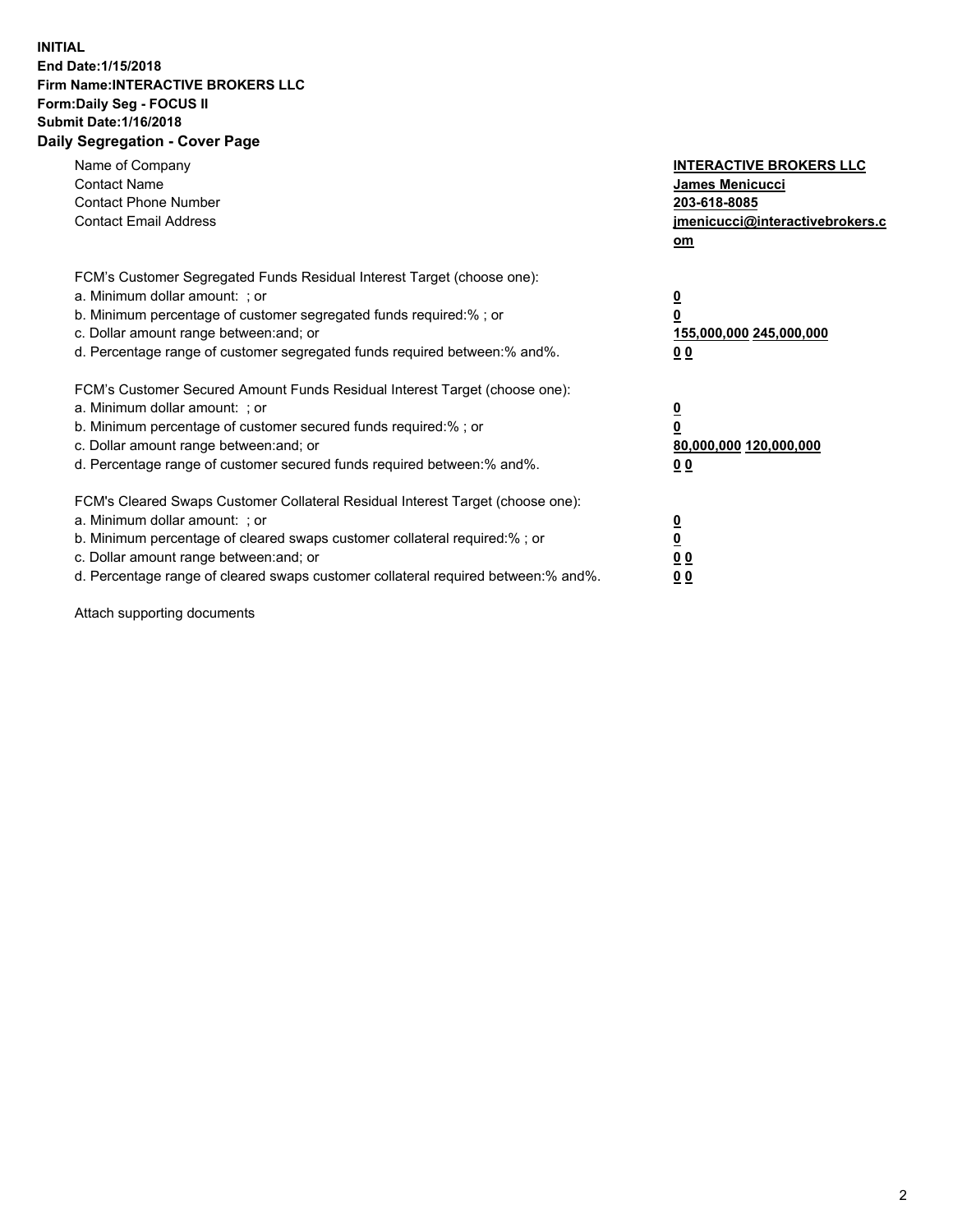## **INITIAL End Date:1/15/2018 Firm Name:INTERACTIVE BROKERS LLC Form:Daily Seg - FOCUS II Submit Date:1/16/2018 Daily Segregation - Secured Amounts**

| Daily Jegregation - Jeculed Aniounts                                                        |                                                                                    |
|---------------------------------------------------------------------------------------------|------------------------------------------------------------------------------------|
| Foreign Futures and Foreign Options Secured Amounts                                         |                                                                                    |
| Amount required to be set aside pursuant to law, rule or regulation of a foreign            | $0$ [7305]                                                                         |
| government or a rule of a self-regulatory organization authorized thereunder                |                                                                                    |
| Net ledger balance - Foreign Futures and Foreign Option Trading - All Customers             |                                                                                    |
| A. Cash                                                                                     | 478,776,521 [7315]                                                                 |
| B. Securities (at market)                                                                   | 0 [7317]                                                                           |
| Net unrealized profit (loss) in open futures contracts traded on a foreign board of trade   | 41,296,059 [7325]                                                                  |
| Exchange traded options                                                                     |                                                                                    |
| a. Market value of open option contracts purchased on a foreign board of trade              | 10,532 [7335]                                                                      |
| b. Market value of open contracts granted (sold) on a foreign board of trade                | -45,833 [7337]                                                                     |
| Net equity (deficit) (add lines 1.2. and 3.)                                                | 520,037,279 [7345]                                                                 |
| Account liquidating to a deficit and account with a debit balances - gross amount           | 2,375 [7351]                                                                       |
| Less: amount offset by customer owned securities                                            | 0 [7352] 2,375 [7354]                                                              |
| Amount required to be set aside as the secured amount - Net Liquidating Equity              | 520,039,654 [7355]                                                                 |
| Method (add lines 4 and 5)                                                                  |                                                                                    |
| Greater of amount required to be set aside pursuant to foreign jurisdiction (above) or line | 520,039,654 [7360]                                                                 |
| 6.                                                                                          |                                                                                    |
| FUNDS DEPOSITED IN SEPARATE REGULATION 30.7 ACCOUNTS                                        |                                                                                    |
| Cash in banks                                                                               |                                                                                    |
| A. Banks located in the United States                                                       | 85,899,860 [7500]                                                                  |
| B. Other banks qualified under Regulation 30.7                                              | 0 [7520] 85,899,860 [7530]                                                         |
| Securities                                                                                  |                                                                                    |
| A. In safekeeping with banks located in the United States                                   | 422,923,075 [7540]                                                                 |
| B. In safekeeping with other banks qualified under Regulation 30.7                          | 0 [7560] 422,923,075 [7570]                                                        |
| Equities with registered futures commission merchants                                       |                                                                                    |
| A. Cash                                                                                     | $0$ [7580]                                                                         |
| <b>B.</b> Securities                                                                        | $0$ [7590]                                                                         |
| C. Unrealized gain (loss) on open futures contracts                                         | $0$ [7600]                                                                         |
| D. Value of long option contracts                                                           | $0$ [7610]                                                                         |
| E. Value of short option contracts                                                          | 0 [7615] 0 [7620]                                                                  |
| Amounts held by clearing organizations of foreign boards of trade                           |                                                                                    |
| A. Cash                                                                                     | $0$ [7640]                                                                         |
| <b>B.</b> Securities                                                                        | $0$ [7650]                                                                         |
| C. Amount due to (from) clearing organization - daily variation                             | $0$ [7660]                                                                         |
| D. Value of long option contracts                                                           | $0$ [7670]                                                                         |
| E. Value of short option contracts                                                          | 0 [7675] 0 [7680]                                                                  |
| Amounts held by members of foreign boards of trade                                          |                                                                                    |
| A. Cash                                                                                     | 123,776,786 [7700]                                                                 |
| <b>B.</b> Securities                                                                        | $0$ [7710]                                                                         |
| C. Unrealized gain (loss) on open futures contracts                                         | 17,938,479 [7720]                                                                  |
| D. Value of long option contracts                                                           | 10,532 [7730]                                                                      |
| E. Value of short option contracts                                                          | 45,833 [7735] 141,679,964 [7740]                                                   |
| Amounts with other depositories designated by a foreign board of trade                      | $0$ [7760]                                                                         |
| Segregated funds on hand                                                                    | $0$ [7765]                                                                         |
| Total funds in separate section 30.7 accounts                                               | 650,502,899 [7770]                                                                 |
| Excess (deficiency) Set Aside for Secured Amount (subtract line 7 Secured Statement         | 130,463,245 [7380]                                                                 |
| Page 1 from Line 8)                                                                         |                                                                                    |
| Management Target Amount for Excess funds in separate section 30.7 accounts                 | 80,000,000 [7780]                                                                  |
|                                                                                             | 50,463,245 [7785]                                                                  |
|                                                                                             | Excess (deficiency) funds in separate 30.7 accounts over (under) Management Target |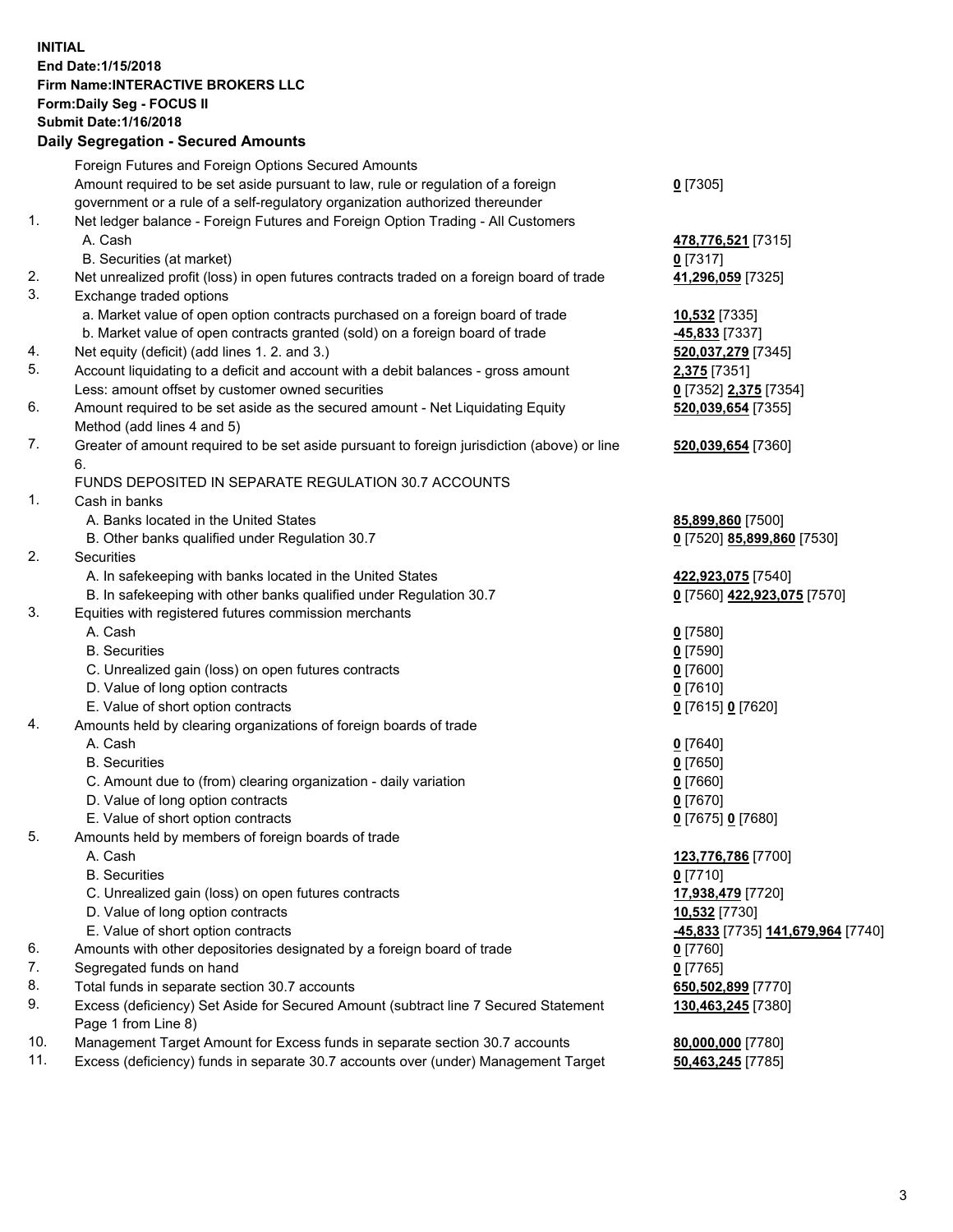**INITIAL End Date:1/15/2018 Firm Name:INTERACTIVE BROKERS LLC Form:Daily Seg - FOCUS II Submit Date:1/16/2018 Daily Segregation - Segregation Statement** SEGREGATION REQUIREMENTS(Section 4d(2) of the CEAct) 1. Net ledger balance A. Cash **4,673,909,591** [7010] B. Securities (at market) **0** [7020] 2. Net unrealized profit (loss) in open futures contracts traded on a contract market **-137,847,023** [7030] 3. Exchange traded options A. Add market value of open option contracts purchased on a contract market **275,108,673** [7032] B. Deduct market value of open option contracts granted (sold) on a contract market **-356,547,482** [7033] 4. Net equity (deficit) (add lines 1, 2 and 3) **4,454,623,759** [7040] 5. Accounts liquidating to a deficit and accounts with debit balances - gross amount **266,742** [7045] Less: amount offset by customer securities **0** [7047] **266,742** [7050] 6. Amount required to be segregated (add lines 4 and 5) **4,454,890,501** [7060] FUNDS IN SEGREGATED ACCOUNTS 7. Deposited in segregated funds bank accounts A. Cash **571,282,186** [7070] B. Securities representing investments of customers' funds (at market) **2,847,431,475** [7080] C. Securities held for particular customers or option customers in lieu of cash (at market) **0** [7090] 8. Margins on deposit with derivatives clearing organizations of contract markets A. Cash **23,873,325** [7100] B. Securities representing investments of customers' funds (at market) **1,209,938,484** [7110] C. Securities held for particular customers or option customers in lieu of cash (at market) **0** [7120] 9. Net settlement from (to) derivatives clearing organizations of contract markets **-5,014,042** [7130] 10. Exchange traded options A. Value of open long option contracts **275,065,210** [7132] B. Value of open short option contracts **-356,529,240** [7133] 11. Net equities with other FCMs A. Net liquidating equity **0** [7140] B. Securities representing investments of customers' funds (at market) **0** [7160] C. Securities held for particular customers or option customers in lieu of cash (at market) **0** [7170] 12. Segregated funds on hand **0** [7150] 13. Total amount in segregation (add lines 7 through 12) **4,566,047,398** [7180] 14. Excess (deficiency) funds in segregation (subtract line 6 from line 13) **111,156,897** [7190] 15. Management Target Amount for Excess funds in segregation **155,000,000** [7194] 16. Excess (deficiency) funds in segregation over (under) Management Target Amount **-43,843,103** [7198]

Excess